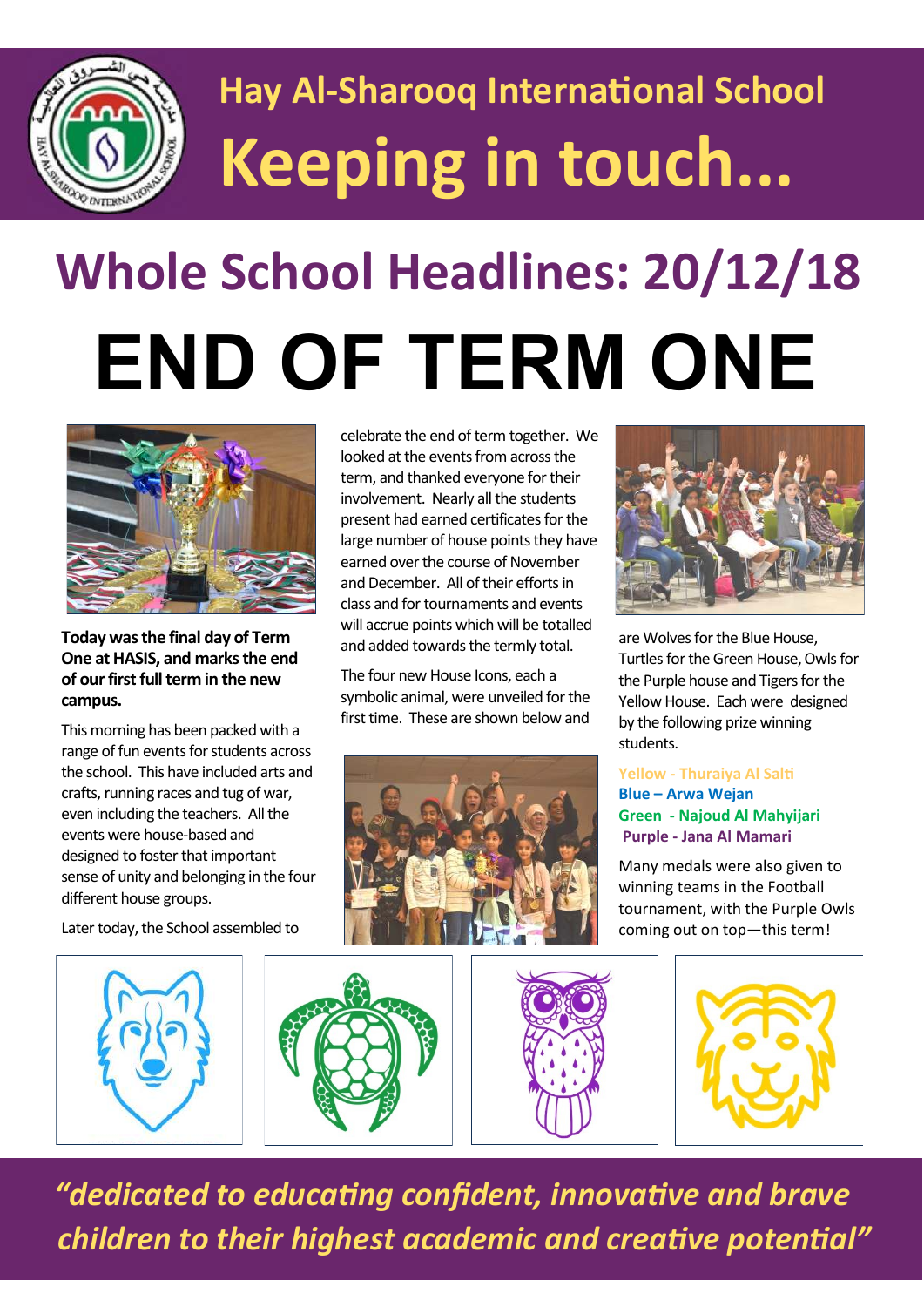

**The new School Information and Communication app, Skolaro has been launched for use. This is designed to provide all parents with the tools and opportunity to track the progress of their children, and to open channels for efficient communication.**

The launch event took place in the Multi-Purpose Hall on 12 December. All the relevant documents including Learning Guides for all years, policies and procedures and other key communications to parents are being uploaded. Please look out for assignments, tests and quizzes for the students which will be delivered through this app.

## **SKOLARO LAUNCH**



This system has been designed with the aim to provide you with more efficient tracking and supervision of schoolwork and attendance, and is the first phases of the system's delivery. At this stage, we would appreciate your help checking your child's details are correct.

## **INTER-HOUSE FOOTBALL**



**Across the final week of term, the School has held our first House tournament. Several football matches were held with different year groups from Monday to Wednesday.**

From Grades One to Eleven, students have participated in the matches, with some terrific

support from their peers in the same houses on the sidelines.

Although each of the houses had some success in different yeargroup matches and received medals, the overall winner of this first School tournament was the Purple House, who received their well-earned trophy in the final assembly of term today.

The School will hold similar house events in different areas such as sport, creative and performing arts and cultural activities in the year to come. We will hold one of these events each half-term, giving each house plenty of opportunities for healthy competition.

In order to help everyone understand the role and potential of the new app, we will present this once again on Wednesday 9 January at 7 pm in the Multi-Purpose Hall. In the meantime, if you have any issues related to login or data which requires attention, please reach out to us on the following emails:

### **[QSNAR0@olngschool.onmicros](mailto:QSNAR0@olngschool.onmicrosoft.com) [oft.com](mailto:QSNAR0@olngschool.onmicrosoft.com)**

#### **[yogesh.kumar@buzzyears.com](mailto:yogesh.kumar@buzzyears.com)**

We thank you for your support and hope you will find the system very useful.